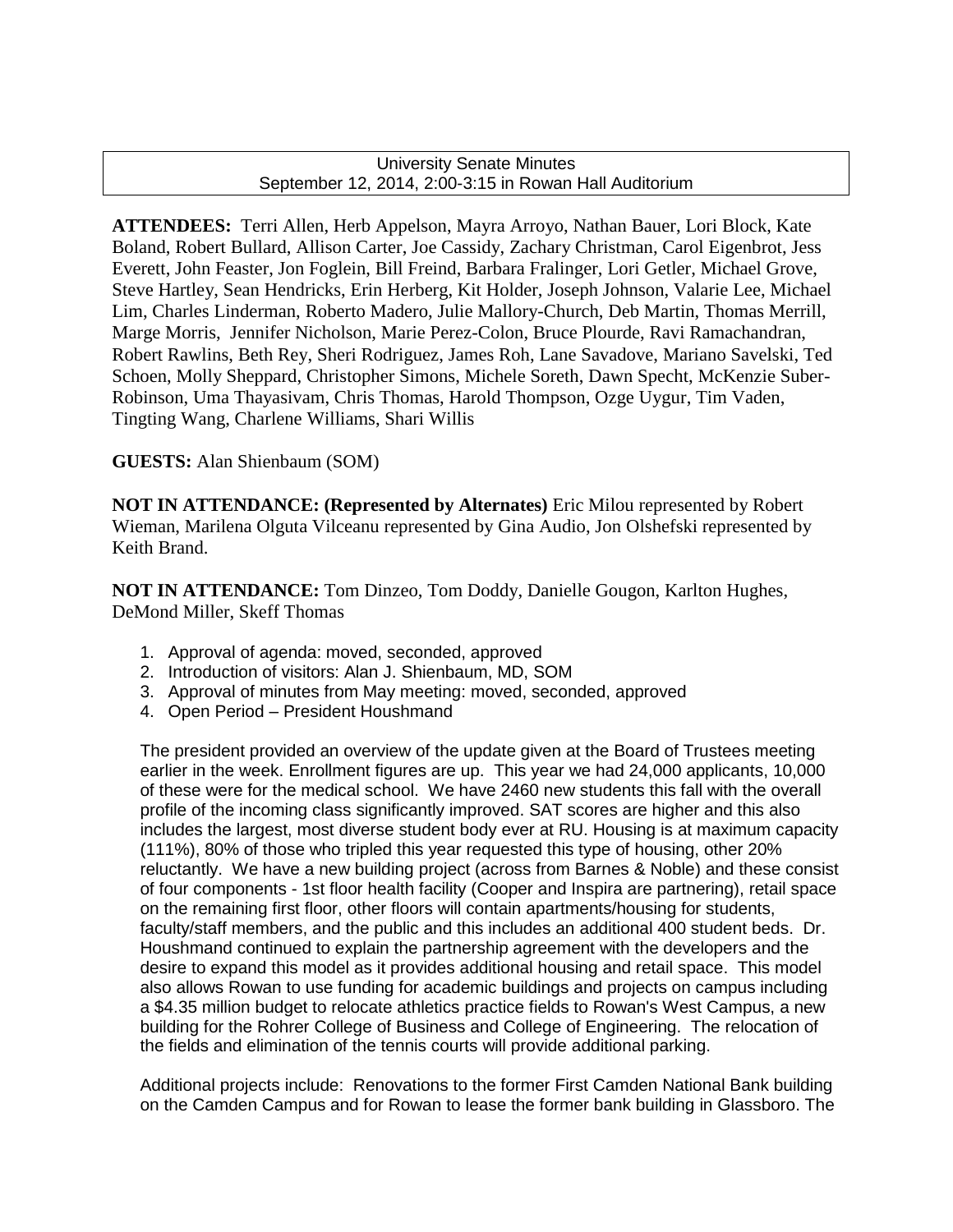former floors of the Rowan Camden campus have been returned to Camden County College. The building at 6 East High Street in Glassboro will be the new home for the College of Communication & Creative Arts. Rowan is currently awaiting final approval from Lockheed Martin for a new research building and 2 additional tenants are possible. There is some talk with AT&T as a possible candidate. Potential developers are constantly contacting Dr. Houshmand requesting to work with RU. Our reputation and ranking are all fine. No cuts of any sort in academic affairs will occur. With regard to fundraising - 10 million dollar fundraising with an additional 2 million per year anticipated. Additional fundraising is needed to offset costs from the state of New Jersey. Update on partnership with RCGC. Nursing building is currently in construction which will eventually include: BSN, MSN and perhaps Doctoral nursing programs. Other new doctoral programs include: Engineering, Psychology, and Education. Our research is also gaining speed with \$29 million in research - including SOM and Camden Medical School. Finally, Dr. Houshmand would like to make Rowan University the headquarters for the Unified Olympics.

#### Questions?

What is the grant total from last year? *29 million dollars.*

Why is there a need to develop housing for profit with outside partners? *Currently, Rowan University receives a \$1,000 per bed net profit for housing but this does not include maintenance costs. With outside developers we don't need borrow as much and have fewer obligations. This allows us to borrow for other things like academic buildings. My (Dr. Houshmand's) core mission - how do I provide for the students and academics? This gives us nicer buildings, safer buildings and frees up money for academic buildings.*

What are the expectations for class size for next year? *Hope class size doesn't grow and we anticipate about the same numbers for next year. Rowan can't afford to increase student size next year. We are ahead of numbers and want to increase quality of education.* 

Comment: The student population is still growing because we will now have such a high number of sophomores along with freshmen next year. *Yes, want to get some of these students through RCGC.* 

Does that affect the future of Rowan Select? *We want to push he majority of Rowan Select towards RCGC.*

Students have concerns regarding overcrowding in the dining hall, parking, etc.? - *Parking is not a legitimate concern for freshmen, since they do not have cars on campus. Practice fields will become additional parking. We need to utilize the West campus and will do everything we can to use some of the parking that is not frequently used. Employees are encouraged to do whatever possible over the next two years (use other parking areas not currently being overly utilized) to relieve the parking pressure until it eases.*

Neighborhood and developments - is the city making plans to expand/redirect Rt. 322? *Complete diversion is the solution and many discussions have been ongoing. Money is also available. The biggest problem is where it should be diverted to. One suggestion is to go to the state - take over that portion of 322. Road signs are being created to alert those driving to the campus to take another route to the campus.*

## 5. President's report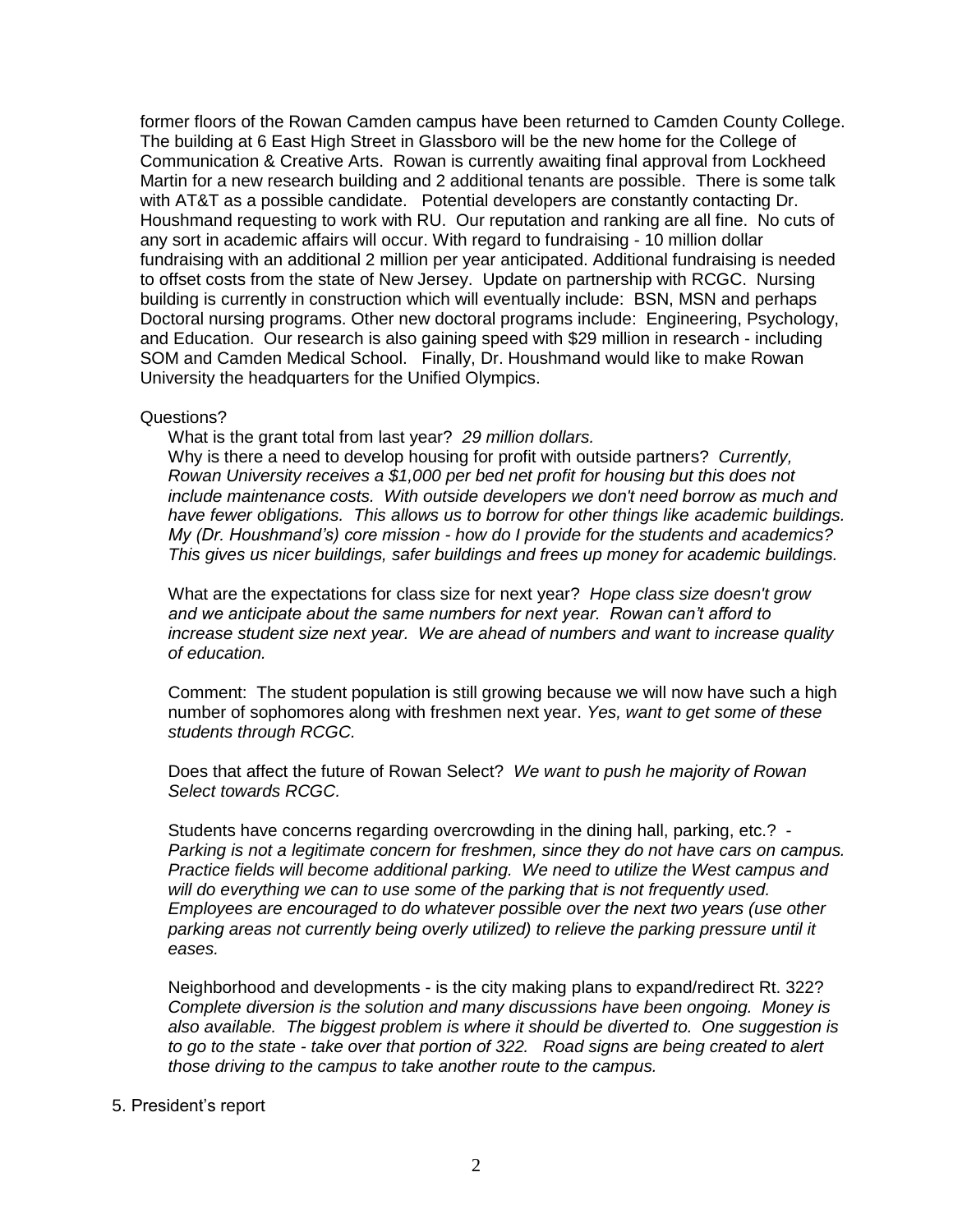a. Introduction of Senate officers: Deb Martin (Vice President), Beth Rey (Secretary), DeMond Miller (Parliamentarian) – Parliamentarian must be voted on by membership. Motion was made, seconded and unanimously approved.

b. 2013-2014 Senate Schedule (page 2)

c. Update on Senate Ad Hoc Committee on the Rowan Core

Business: Joel Rudin Education: Holly Willett Engineering: Ralph Dusseau CCCA: Fred Adelson, Drew Kopp CHSS: Marilyn Manley, Bruce Plourde CSM: Chris Simons, Mike Grove (Chair) CPA: No volunteer yet Update – Lourin Plant, Music department will represent for CPA. Mike Grove added the committee will be hosting several open forums with date/times TBA.

d. Rowan Camden to become part of CGCE: CGCE is now Division of Global Learning and Partnerships.

e. Update on Sabbatical Leave: Mariano Savelski – Main difference from last year are the deadlines. Updates are on the faculty center website - October 15th new deadline, only one application copy is needed (no longer to submit 10 copies). Deb Martin will offer workshops to assist with application process. The chances of achieving sabbatical is challenging - many applicants are expected. This cycle year is funded but the next year is unclear (contract year – previous contract year there was a lag with the new contract being approved. Sabbaticals were not honored without the contract). The Intent to Apply sheet lists about 56-57 semesters that could be requested for Sabbatical.

f. Update on Parking: Lot A scheduled to close in November; Lot M1 scheduled to close in Spring 2015. Football and soccer practice fields will be used for parking. Suggestion was made: permit parking in Lot M - by James Hall - used to be gated suggested to make it gated again?

g. SATs to become optional – This will become largely optional with exceptions. Applicants will need to have a 3.5 GPA to have this excluded. Engineering majors and Educational Opportunity Fund (EOF) applicants will still need to submit SAT scores.

h. Update on College of Communication and Creative Arts - classrooms, Art Gallery and dean's office will be moving to High Street. This will expand the campus further out. One problem is walking from High Street to the other side of campus. Currently takes 12-13 minutes at a steady pace. Shuttle service is needed and coming soon.

5. Update on Budget (Chris Simons) – 2,000+ new freshmen and this includes Rowan Select. The increased student numbers results in 12 Million extra dollars. Some of this money is being borrowed for some of the new construction. Rowan is also refinancing the 2006 bond and borrowing an additional \$25 million for new projects. A significant portion of the money is being added to the reserves in the endowment.

## 6. Senate Committees

a. Vote on Rick Dammers as Chair of Tenure and Recontracting Committee – Motion to approve, seconded, unanimously approved.